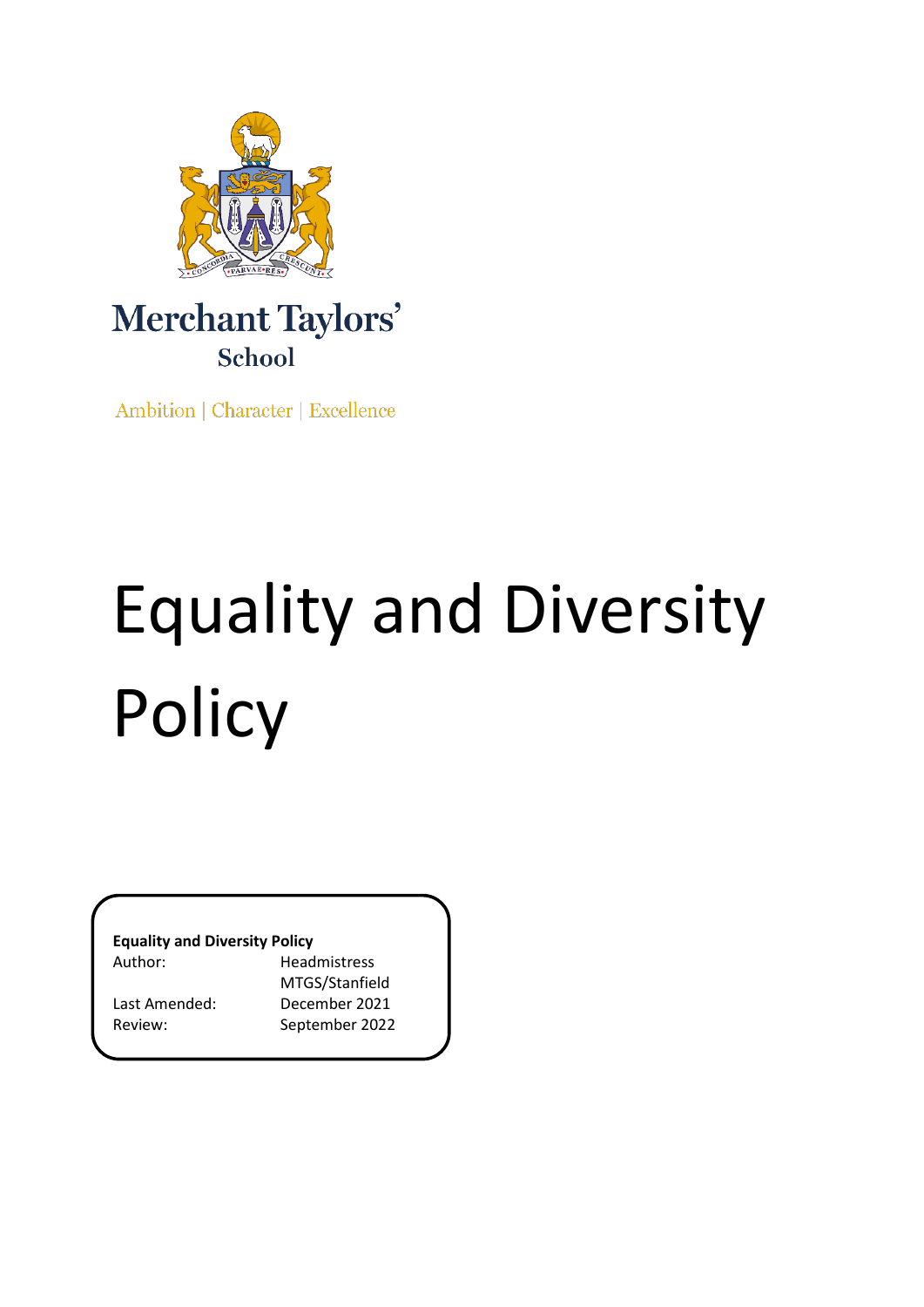#### **1. Introduction**

The School is committed to promoting equality of opportunity for all members of its community, and values the rich diversity and creative potential that pupils with different backgrounds, skills and abilities bring to the School. The School is opposed to any form or discrimination, harassment or bullying on the grounds of any protected characteristic, and aims to create an environment where all current and prospective pupils are treated with dignity and respect and fairly with regard to their 'protected characteristics'.

This Equal Opportunities (Pupils) Policy sets out how the School intends to meet these aims and comply with its equality duties, and is written under the requirements of the Equality Act (2010) ('the Act'), and draws upon the DfE guidance The Equality Act 2010 and schools (2014). All members of the School community are expected to comply with this policy.

The School seeks to encourage greater awareness of its aims, policies and procedures in relation to equal opportunities and will provide information and training as required.

#### **2. Unlawful discrimination**

The Act defines four kinds of unlawful behaviour (direct discrimination, indirect discrimination, harassment and victimisation) as defined below:

#### **2.1. Direct discrimination**

This occurs when one person treats another less favourably, because of a protected characteristic, than they treat – or would treat – other people. This describes the most clear-cut and obvious examples of discrimination (e.g. if the School were to refuse to let a pupil become a prefect because they are gay).

#### **2.2. Indirect discrimination**

This occurs when a "provision, criterion or practice" is applied generally but has the effect of putting pupils with a particular characteristic at a disadvantage when compared to pupils without that characteristic (e.g. if the School were to hold a parents' meeting on a Friday evening, which would make it difficult for observant Jewish parents to attend).

#### **2.3. Harassment**

This is defined in the Act as "unwanted conduct, related to a relevant protected characteristic, which has the purpose or effect of violating a person's dignity or creating an intimidating, hostile, degrading, humiliating or offensive environment for that person". This covers unpleasant and bullying behaviour, but potentially extends to actions which, whether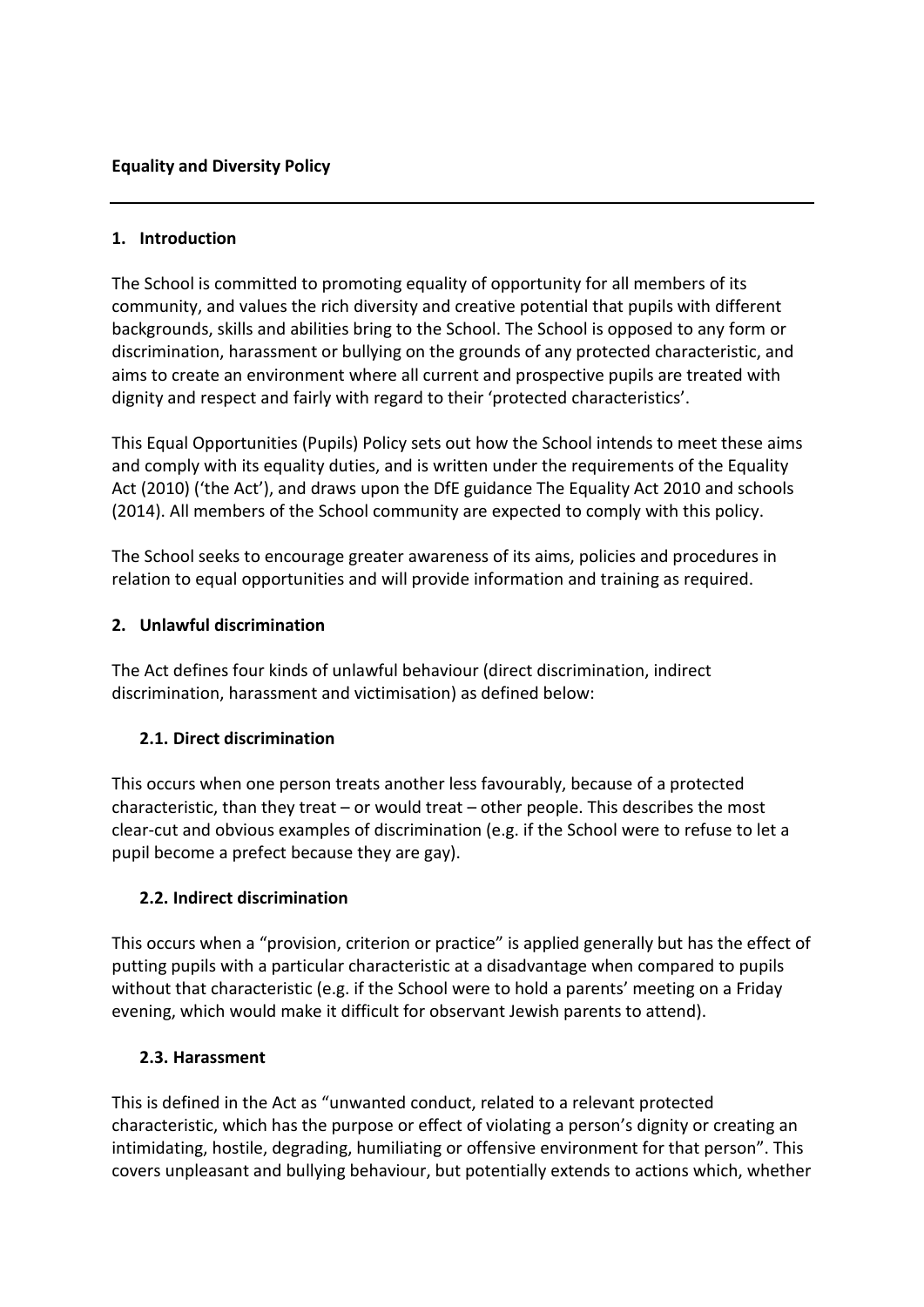intentionally or unintentionally, cause offence to a person because of a protected characteristic. Harassment in all its forms is unlawful and unacceptable.

### **2.4. Victimisation**

This occurs when a pupil is treated less favourably than they otherwise would have been because of something they have done ("a protected act") in connection with the Act. A protected act might involve, for example, making an allegation of discrimination or bringing a case under the Act, or supporting another person's complaint by giving evidence or information, but it includes anything that is done under or in connection with the Act. If a pupil has done a protected act themselves (e.g. making a complaint of discrimination against a teacher) then the pupil's own good faith will be relevant (e.g. if the parent's complaint is based on information from their child and the child was deliberately lying, it is not victimisation for the school to punish the pupil in the same way as it might do any other dishonest pupil). A pupil must not be victimised because of something done by their parent or a sibling in relation to the Act.

#### **3. Failure to adhere to this policy**

The School will do its utmost to protect pupils from discriminatory behaviour by any individual or groups within the School. Allegations of discriminatory behaviour on the part of pupils or staff will be handled under the relevant policy: the pupils' Behaviour Policy or the Staff Grievance / Disciplinary Policies.

This policy should also be read in conjunction with the:

- Admissions Policy
- SEND Policy
- Accessibility Policy
- Curriculum and Teaching and Learning Policy
- PSHE Policy
- Transgender and Gender Questioning Policy

This policy has regard to Schedule 10 of the Equality Act (2010) as outlined in the Independent School Standards Regulations.

# **4. Protected Characteristics**

It is unlawful for a school to discriminate against a pupil or prospective pupil by treating them less favourably because of their:

- Sex (but please note the admissions criteria above)
- Disability
- Sexual orientation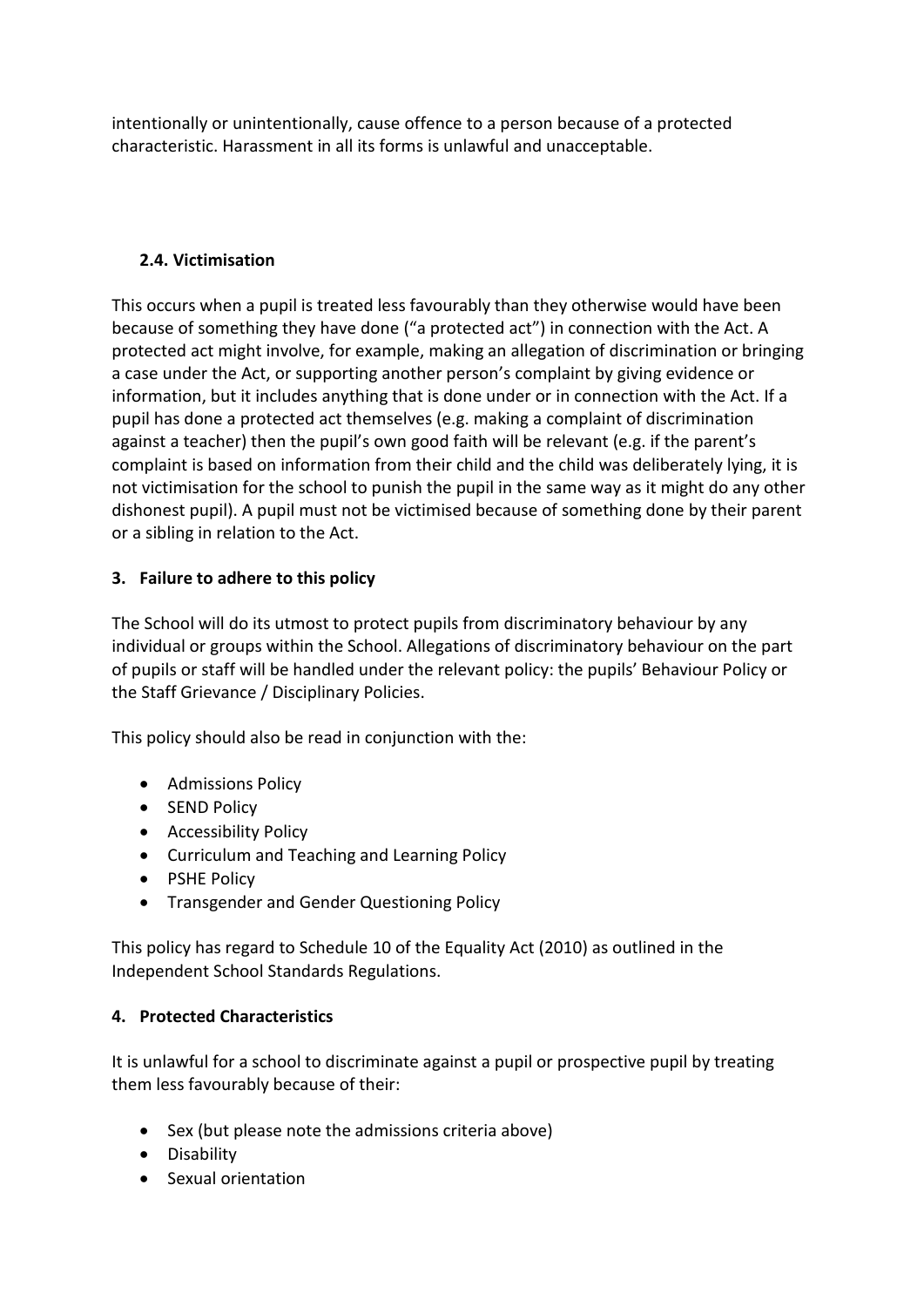- Gender reassignment
- Religion or belief<sup>[1](#page-3-0)</sup>
- Race (including colour, nationality and ethnic or national origins)
- Pregnancy and maternity
- Age
- Marriage and civil partnership<sup>[2](#page-3-1)</sup>

Everyone has at least some characteristics included in this list. (Also see the Protected Characteristics section below). The School aims to foster a sense of community in which all pupils are valued and can thrive regardless of any of these characteristics, and will seek to counter and discriminatory practices.

For issues related to gender reassignment, please see the School's Transgender and Gender Questioning Policy.

In teaching about sexual orientation and marriage and civil partnership, teachers must have regard to statutory guidance on sex and relationship education. For further information, please see the School's PSHE and RSE Policies.

#### **5. Admissions**

The School welcomes applications from candidates with as diverse a arrange of backgrounds as possible. Pupils are recruited on the basis of their merits, abilities and potential to take advantage of the particular educational provision of the School, which is suited to highly able and committed pupils. Each senior school restricts admission to single sex only. Our primary provision is co-education.

In any review of selection criteria and procedures, the School will ensure that consideration is given to equal opportunities issues.

The School will not discriminate in relation to the protected characteristics listed above in its admissions processes.

There will be no discrimination against pupils with Special Educational Needs and / or Disabilities (SEND), in so far as they have the academic ability to attend the School (which is selective). All pupils will have equal opportunity to access the curriculum. We follow the SEND Code of Practice and the Equity Act in order to ensure pupils who require reasonable adjustments can assess and enjoy their school career at Merchant Taylors' Schools. Although the school is not a specialist provider of SEND, we aim is to remove barriers to learning and value the benefits of neurodiversity.

<span id="page-3-0"></span> $\frac{1}{1}$ <sup>1</sup>The Act defines "religion" as being any religion (e.g. all the major faith groups) and "belief" as any religious or philosophical belief (e.g. non-religious worldviews such as humanism); a lack of religion or a lack of belief are also protected characteristics.

<span id="page-3-1"></span><sup>&</sup>lt;sup>2</sup> N.B. The last two of these protected characteristics ("Age" and "Marriage and civil" partnership") do not apply to pupils within schools.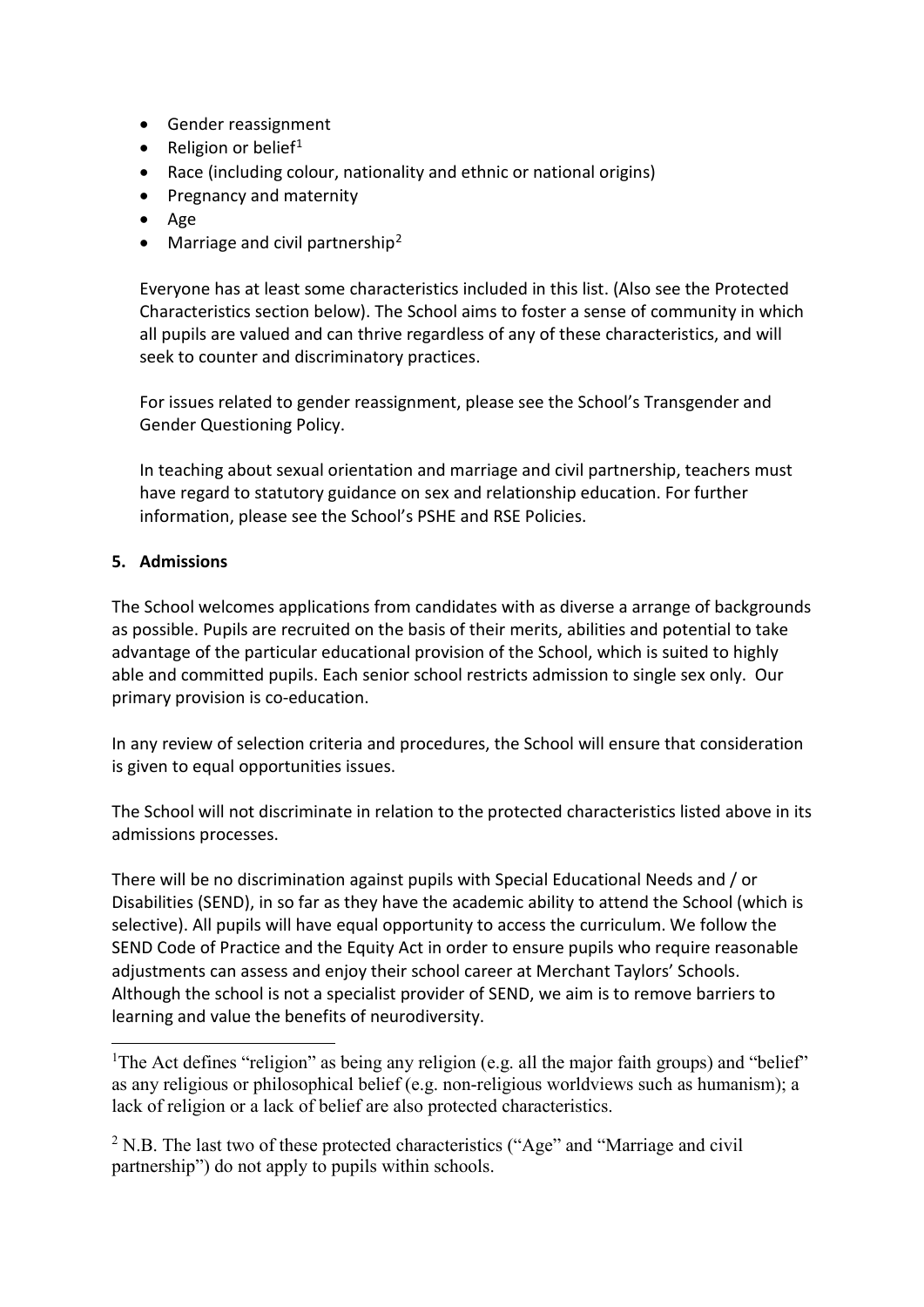For further information, please see the School's Admissions Policy.

# **6. Disability**

Definition of 'disability' The Act defines a 'disability' as when a person has 'a physical or mental impairment which has a substantial and long-term adverse impact on a person's ability to carry out normal everyday activities'. This has some overlap with the definition of 'Special Educational Needs' (SEN) in the Children and Families Act (2014), but not all pupils are disabled by their SEN and vice versa. 'Disabled pupils', for the purpose of this policy, refers not only to those pupils with physical disabilities but could include, for example, those with health issues, including mental health, or learning disabilities if they meet the legal definition of 'disability'.

6.1. Disability and discrimination

- Direct discrimination: the School will not treat a disabled pupil less favourably simply because that pupil is disabled.
- Indirect discrimination: the School will not do something which applies to all pupils but which is more likely to have an adverse effect on disabled pupils only unless the School can show that it is done for a legitimate reason and is a proportionate way of achieving that legitimate aim.
- Discrimination arising from disability: the School will not discriminate against a disabled pupil because of something that is a consequence of their disability (e.g. by not allowing a disabled pupil on crutches outside at break because it would take them too long to get out and back).
- Harassment: the School will not harass a pupil because of their disability (e.g. a teacher shouting at the pupil because their disability means that they are constantly struggling with classwork or unable to concentrate).

#### 7. **Reasonable adjustments**

The School is committed to providing full educational inclusion and will take reasonable steps to ensure all pupils have equal access to the School environment and all opportunities available. Reasonable adjustments will be made to avoid putting disabled pupils at a substantial disadvantage in comparison with other pupils (the 'reasonable adjustment' duty).

Where the School is required to consider its reasonable adjustments duty, it will consult with parents about what reasonable adjustments, if any, the School is able to make to avoid their child being put at a substantial disadvantage. The school will carefully consider any proposals for aids and services in light of a pupil's disability and the resources available to the School.

Reasonable adjustments and pupils' behaviour Independent schools must comply with the Act in relation to pupil exclusions. The Act does not prohibit schools from excluding pupils with a protected characteristic but does prohibit schools from excluding pupils because of their protected characteristic or from discriminating unlawfully during the exclusion process.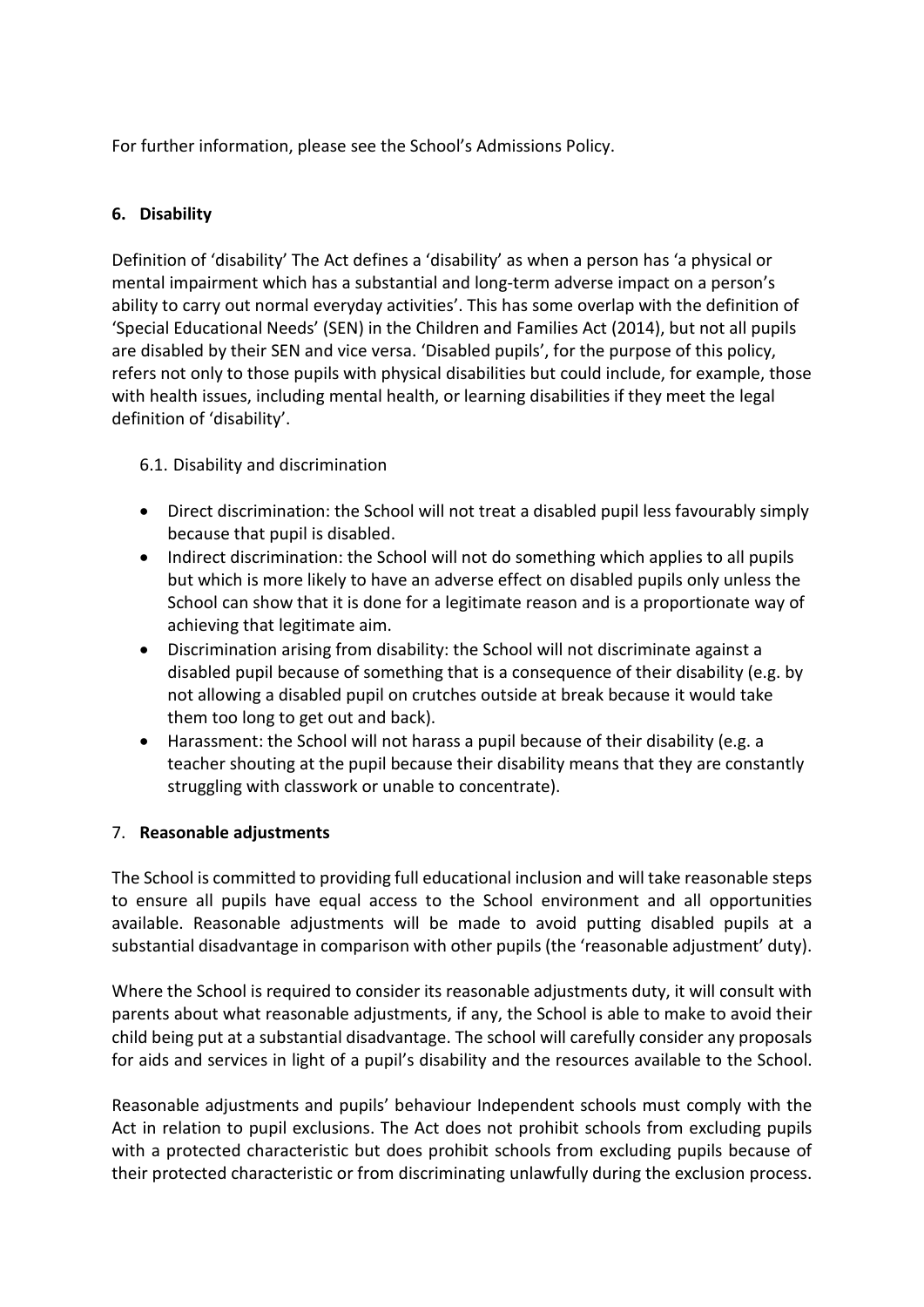Schools also have a duty to make reasonable adjustments to the exclusions process for disabled pupils. The contract of the contract of the contract of the contract of the contract of the contract of the contract of the contract of the contract of the contract of the contract of the contract of the contract

For further information, please see the School's SEND Policy.

The School's Accessibility Policy sets out the School's arrangements for:

- increasing the extent to which disabled pupils can participate in the School's curriculum.
- improving the physical environment of the School for the purpose of increasing the extent to which disabled pupils are able to take advantage of the education and benefits, facilities or services provided or offered by the School.
- improving the delivery to disabled pupils of information which is readily accessible to pupils who are not disabled.

#### **8. Curriculum and Teaching**

The Act explicitly states that the content of the School's curriculum is excluded from discrimination law.

However, the delivery of the curriculum is explicitly included. As such, the School will ensure that the way in which its teaching covers issues, thoughts and ideas of all kinds does not subject individual pupils to discrimination in relation to the protected characteristics listed above. Staff are expected to be sensitive about equal opportunities in their teaching and guard against the transmission, through the content and delivery of the curriculum, of attitudes which stereotype people or label individual pupils as inferior or limited. This includes through the planning of lessons, teaching methods, classroom resources, behaviour management, etc., and through the 'hidden lessons' implicit in other activities about their value as a person, their human rights, the options available to them and their expectations for adult life.

We are committed to reflecting on the appropriateness of our curriculum in raising awareness and educating young people. We seek to promote voices and ideas from a wide variety of cultures and races.

We are determined in our goal to provide the best possible education to young people, and we understand that the consideration of the curriculum always needs to always be a part of that.

We recognise the importance of racial literacy and anti-racism should not be left to the volition of individual teachers but need to be part of a whole-school approach. We will continue to develop this through staff development, staff conferences and continued professional development.

For further information about the content and delivery of the curriculum, please see the School's Curriculum, Teaching and Learning Policies and Subject Policies.